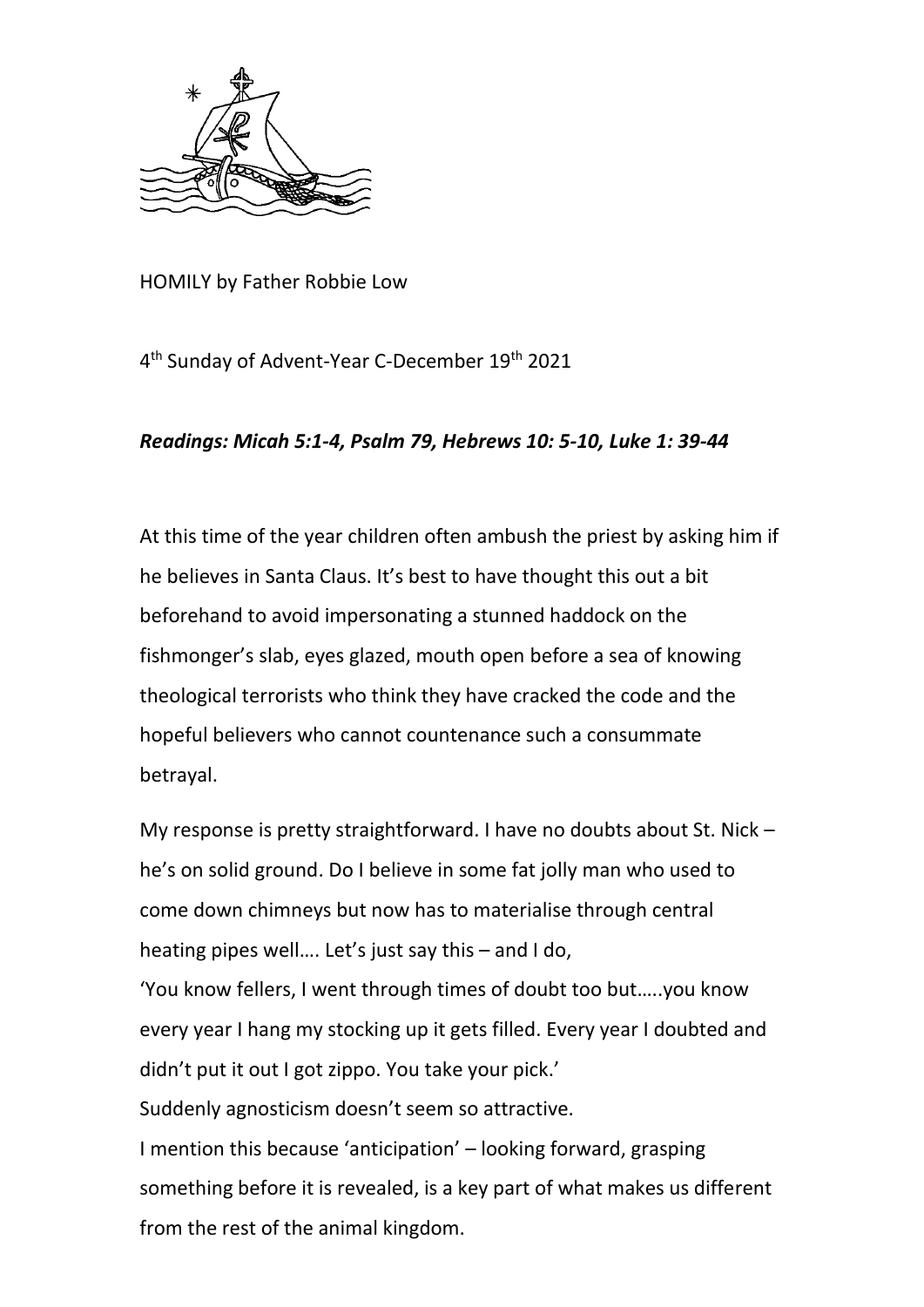Many years ago, when our children were teenagers, one of them very bravely 'came out' to us ………as an agnostic. He had thought about it a lot and couldn't make sense of this whole religion thing. He was, he went on, not unsympathetic to Ma and I having a need for an intellectual justification for our existence and an emotional crutch in time of need…..etc. etc.' His mother's response was brief and to the point. 'There were', she said, 'an hundred good reasons for not believing in God but portentous and patronising crap was not on the list. When you come up with something better, we'll talk.' I'm afraid Mama never did the course in Sympathetic Pastoral Counselling.

Well, over the years, he has come back a lot. His respect for the Faith is strong. His appreciation of his siblings' faith appreciated and his regular engagement with my public outpourings among the most welcome of respondents. He has Mass said for us and goes and lights a candle for us when passing an open church. A few years later he asked this question. 'How do you get Faith?' It's a good one and I have found many men asking essentially the same question- they seem to have less grasp on the intangible than their womenfolk. 'Well,' I replied, 'How do you get Radio 4?' First you invest in a radio. You avail yourself of the means of communication.

Radio 4 does not just emerge out of the kitchen wall – thank God. Then you plug it in and turn it on. You connect to the source of power and transmission. And then you fiddle about with the dial swooshing through incomprehensible foreign stations, white noise and musical garbage until you find that familiar BBC intonation and sense of effortless superiority. Of course this isn't the perfect metaphor for church and prayer but the wireless is only implausible magic to those who discount electricity and soundwaves. Prayer is only implausible hokum for those who have never sought the source of power and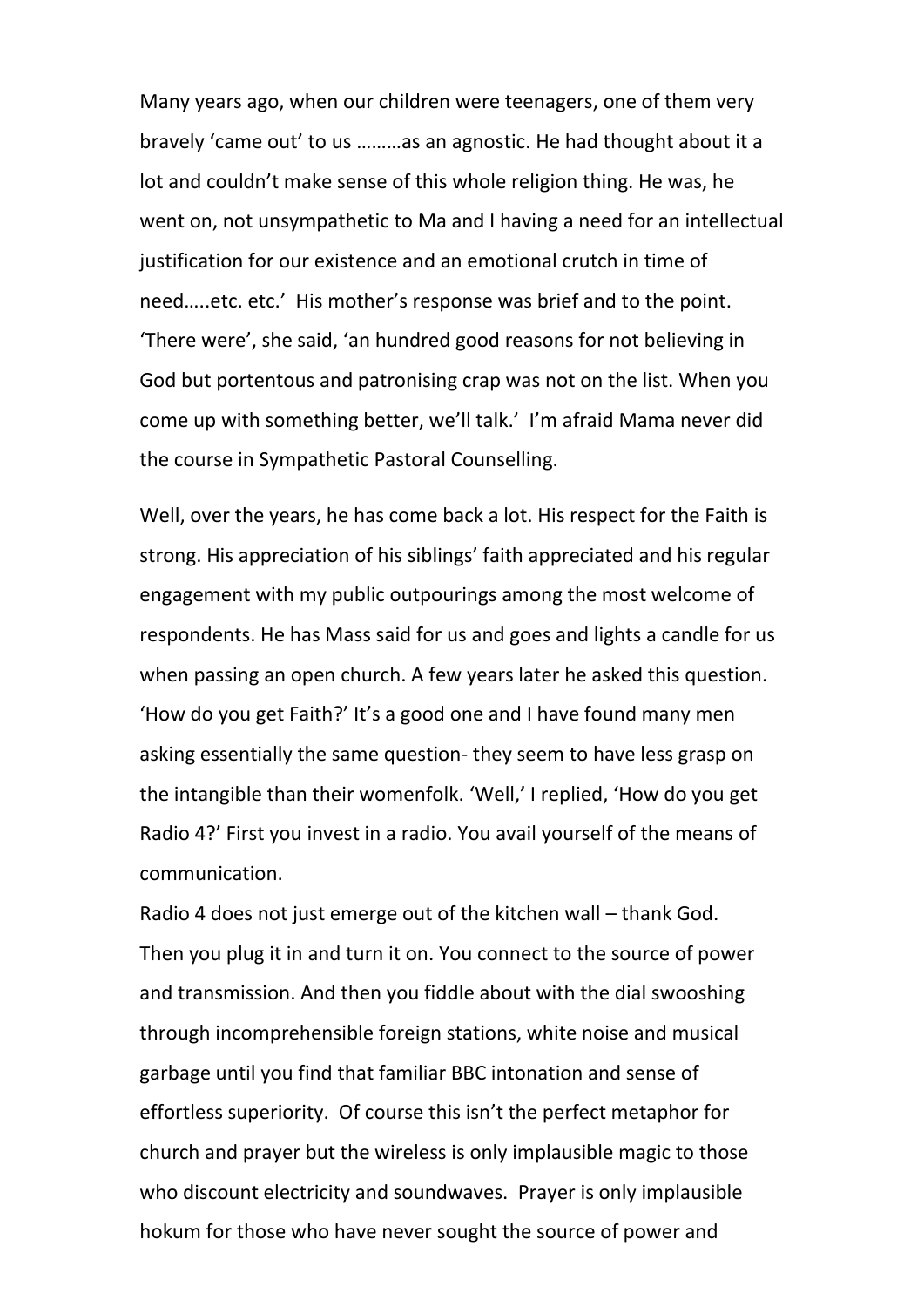regularly and painstakingly tuned in. Get in the right place and get plugged in and tuned up.

Christians, in their anticipation, this time of the Second Advent, are not social fantasists or operators of a bankrupt mythology, but those who have seen what works, experienced what is true, been in regular touch with the undergirding reality and anticipate, grasp in advance, what is to come.

I know there is a God, not because I am a smartarse but because He speaks to me every day in His Word – even when I'm not listening too good. He engages me in the paucity of my prayer life and in my all too fleeting glimpses at His Word. His wisdom echoes in the deep chambers of my soul. He reveals Himself both in the immense majesty of His creation and in the lives of the Saints, those on the calendar and the unsung ones amongst whom I have been privileged to minister and dwell. He has spoken to me at the critical moments of my life and always told me true. In Christ , He declares for me the highest hope for and doctrine of Man – that we are made in the image of God and, destined, by His grace and mercy alone, for eternity and the companionship of the divine. I know that there is another life beyond this, not of any wisdom of my own, but of the truth of the Gospel and the resurrection witness. Like an unborn child, I may not be able to comprehend the extraordinary parameters of what is to come next but the divine life force imparted in the Sacraments gives me earnest of that unbounded hope.

We are, Advent reminds us, both a people of well-founded hope and eager anticipation.

We long for what will be with all our hearts and minds, souls and bodies. We anticipate it, grasp it beforehand, and mark the chart of our voyage